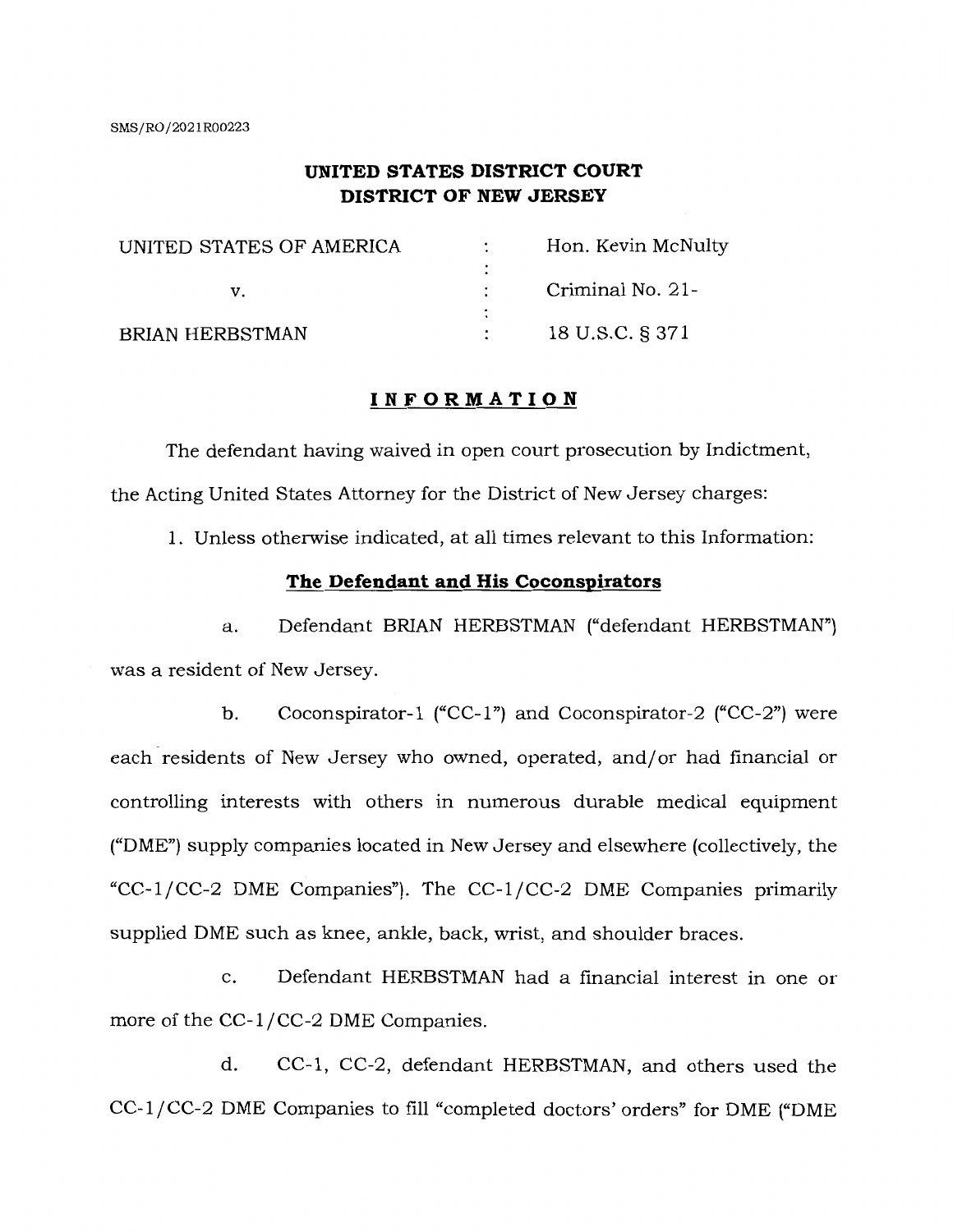Orders"). DME Orders consisted of a doctor's order or prescription for DME or other medical services for a particular patient along with the patient's identifiers and insurance information. Within the context of the scheme, a DME Order amounted to a guarantee that the DME prescribed would be reimbursed by Medicare or another health care benefit program, regardless of medical necessity. The DME Orders were provided to the CC-1/CC-2 DME Companies by individuals and entities who expected and received kickbacks in return.

e. CC-1 and CC-2 also had relationships with entities that performed genetic cancer screening tests ("CGX Tests"). Genetic tests were laboratory tests designed to identify specific inherited mutations in a patient's genes. These genetic variations affected a patient's risk of developing certain diseases or how the patient responded to medications. CGX Tests were genetic tests related to a patient's hereditary predisposition for cancer.

f. Defendant HERBSTMAN and others also had business relationships with call centers (the "HERBSTMAN Supply Companies") through which defendant HERBSTMAN and others obtained patient referrals for CGX Tests. The patient referrals were meant to target beneficiaries of Medicare or another health care benefit program, with the goal of having CGX Tests for those patients reimbursed, regardless of medical necessity. The HERBSTMAN Supply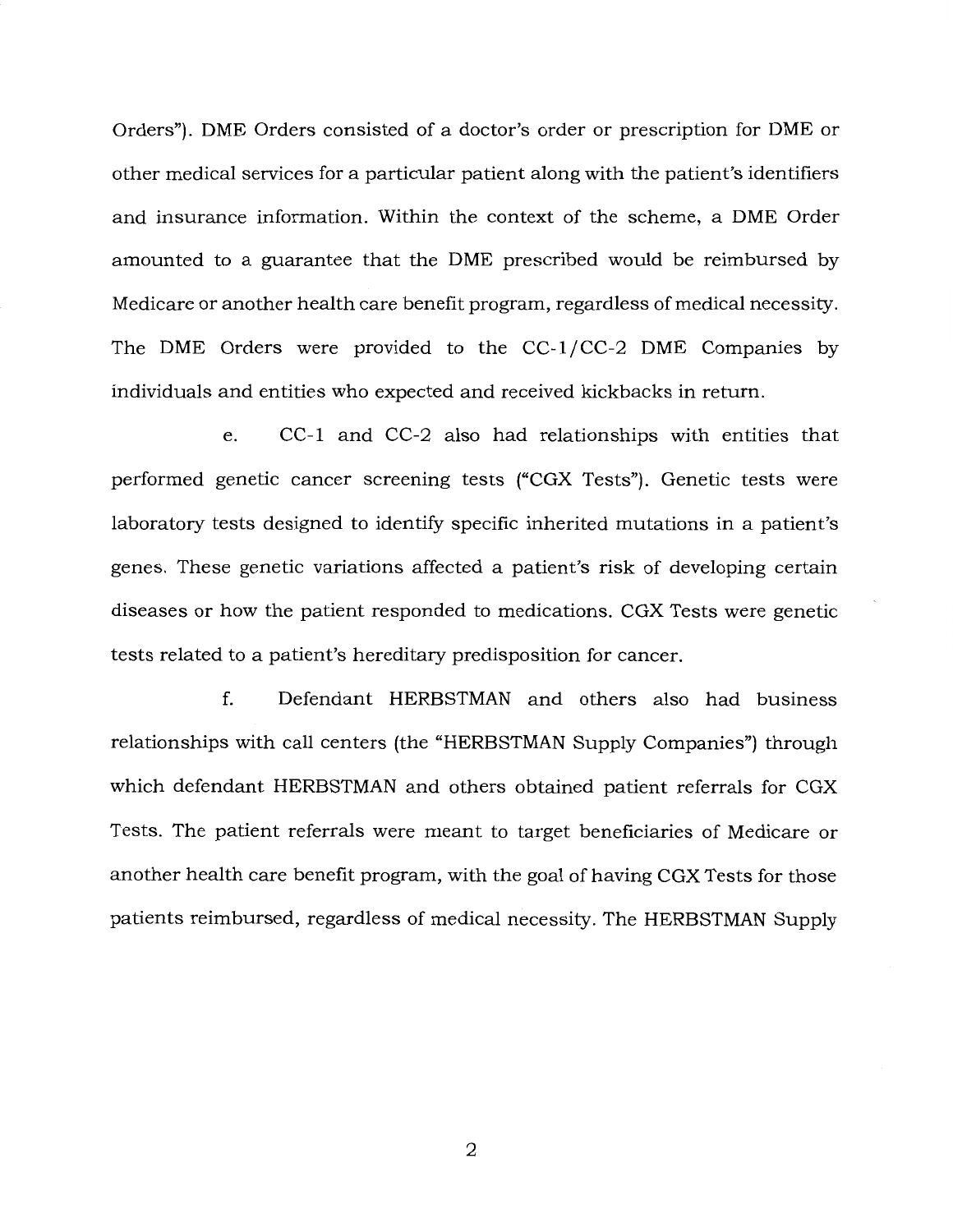Companies provided patient referrals to CC-1, CC-2, and others, in exchange for kickbacks and bribes from the companies that performed the referred CGX Tests.

## **Background on Government Health Care Benefit Programs**

g. Medicare was a federal program that provided free or belowcost health care benefits to certain individuals, primarily the elderly, blind, and disabled. Medicare was a "health care program" as defined in 18 U.S.C. § 24(b) and a "Federal health care program" as defined in 42 U.S.C. § 1320a-7b(f). The Medicare Part B program was a federally funded supplemental insurance program that provided Medicare insurance benefits for individuals aged 65 or older, and for certain individuals who were disabled. The Medicare Part B program paid for various medical services for beneficiaries, including DME and CGX Tests.

h. Medicare-authorized suppliers of healthcare services can only submit claims to Medicare for reasonable and medically necessary services. Medicare will not reimburse claims for services that it knows are procured through kickbacks or bribes. Such claims are deemed false and fraudulent because they violate Medicare laws, regulations, and program instructions, as well as violating federal criminal law. For example, where a DME order or CGX Test is procured through the payment of a kickback in violation of the Federal Anti-Kickback Statute, a claim to Medicare for reimbursement for that order is fraudulent. By implementing these restrictions, Medicare aims to preserve its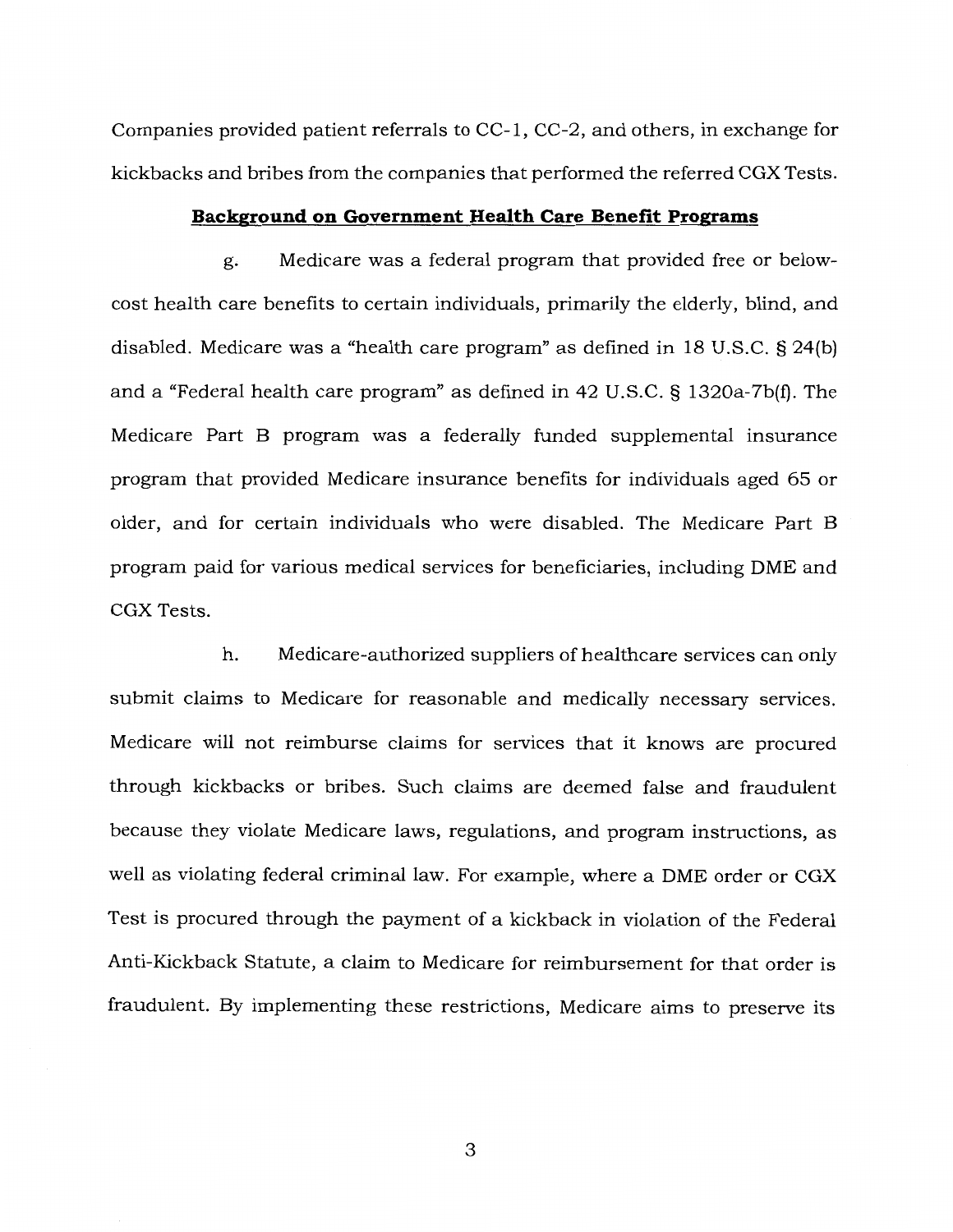resources, which are largely funded by United States taxpayers, for those elderly and other qualifying beneficiaries who have a genuine need for medical services.

## **TRICARE**

1. TRICARE was a health care program of the United States Department of Defense ("DoD") Military Health System that provides coverage for DoD beneficiaries worldwide, including active duty service members, National Guard and Reserve members, retirees, their families, and survivors. The Defense Health Agency, an agency of the DoD, is the military entity responsible for overseeing and administering the TRICARE program. TRICARE was a "health care benefit program," as defined by Title 18, United States Code, § 24(b), and a "Federal health care program," as defined by Title 42, United States Code, § 1320a-7b(f), that affects commerce.

#### **CHAMPVA**

j. The Civilian Health and Medical Program of the Department of Veterans Affairs ("CHAMPVA") was a federal health benefit program within the Department of Veterans Affairs ("VA"). CHAMPVA was a comprehensive health care program in which the VA shares the cost of covered health care services and supplies with eligible beneficiaries. The eligible categories for CHAMPVA beneficiaries were the spouses or children of veterans who had been rated permanently and totally disabled for a service-connected disability and the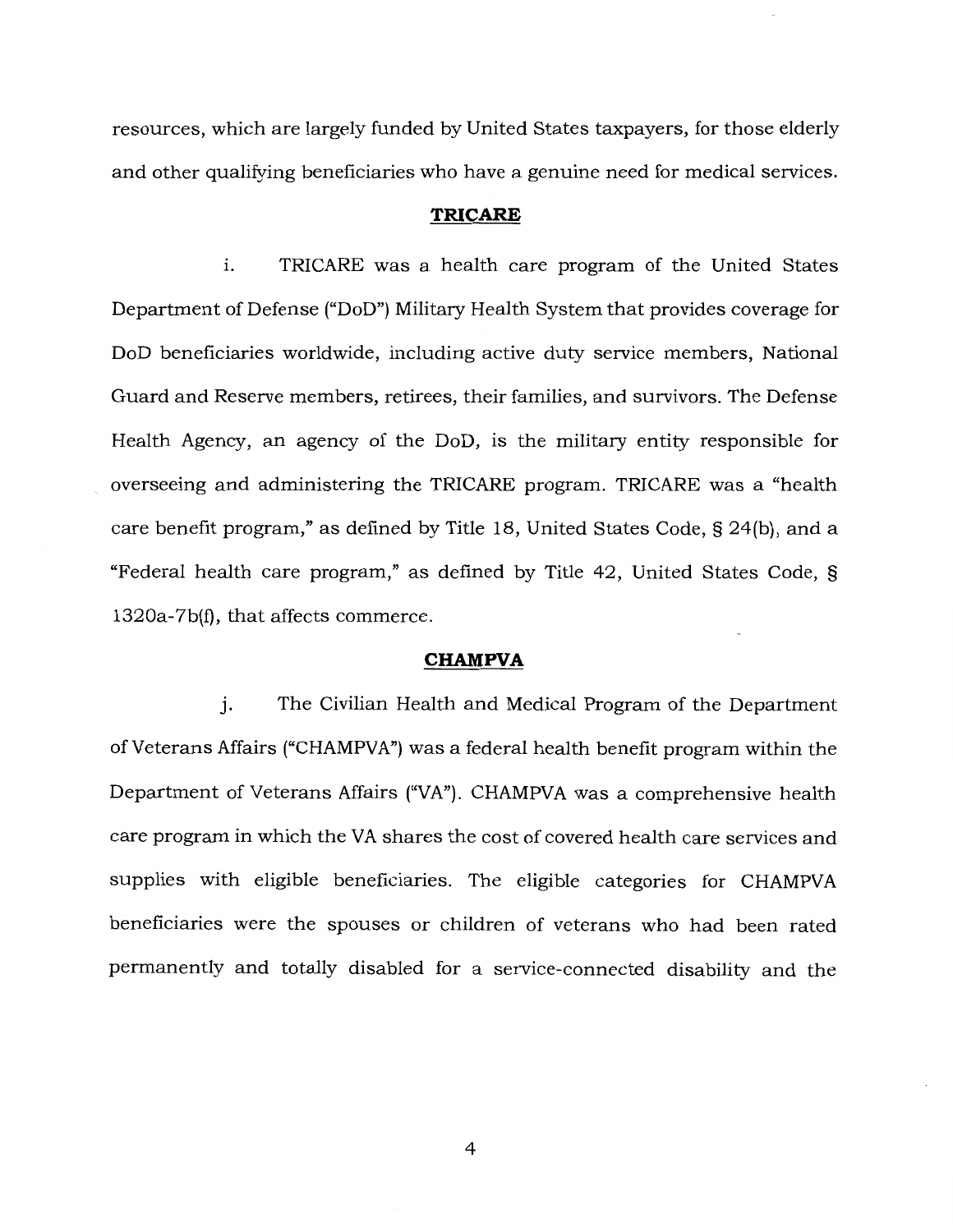surviving spouse or child of a veteran who died from a VA-rated serviceconnected disability.

k. In general, the CHAMPVA program covered most health care services and supplies that are medically and psychologically necessary. CHAMPVA was always the secondary payer to Medicare and reimbursed beneficiaries for costs that Medicare did not cover. Health care claims must have first been sent to Medicare for processing. Medicare electronically forwarded claims to CHAMPVA after Medicare had processed them. For Medicare supplemental plans, CHAMPVA processed the remaining portion of the claim after receiving Medicare's explanation of benefits.

1. CHAMPVA was a "health care benefit program," as defined by Title 18 United States Code § 24(b), and a "Federal health care program," as defined by Title 42 United States Code§ 1320a-7b(f), that affects commerce.

## **The Conspiracy**

2. From in or around March 2018 through in or about September 2019, in the District of New Jersey, and elsewhere, the defendant,

### **BRIAN HERBSTMAN,**

did knowingly and intentionally conspire and agree with others to commit certain offenses against the United States, that is, to:

a. knowingly and willfully execute, and attempt to execute, a scheme and artifice to defraud a health care benefit program and to obtain, by means of false and fraudulent pretenses, representations, and promises, any of the money owned by, and under the custody and control of, a health care benefit program,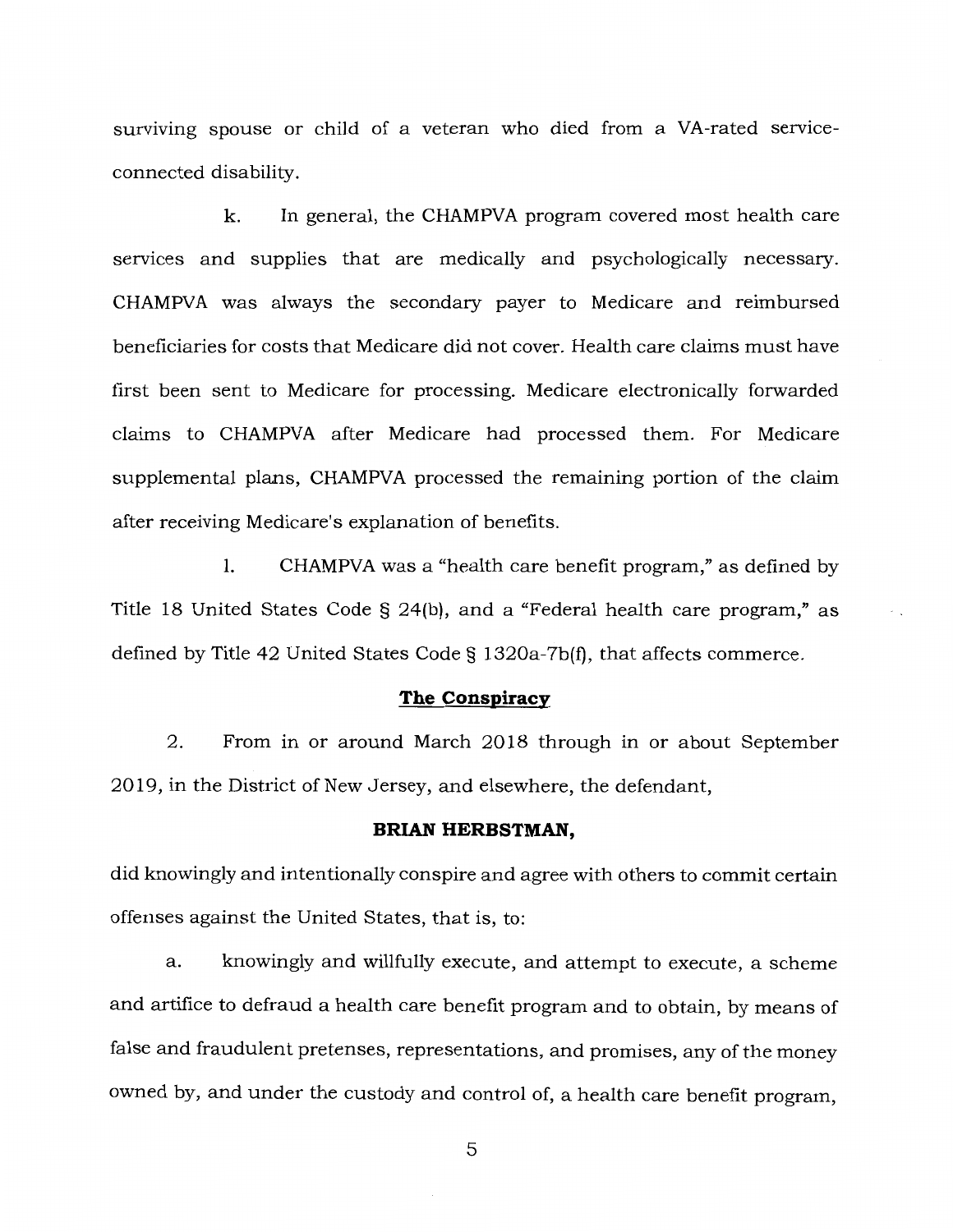as defined by Title 18, United States Code, Section 24(b), in connection with the delivery of or payment for health care benefits, items and services, contrary to Title 18, United States Code, Section 1347; and

b. knowingly and willfully solicit and receive remuneration, directly and indirectly, overtly and covertly, in cash and in kind, that is, kickbacks and bribes, from any person in return for referring an individual to a person for the furnishing or arranging for the furnishing of any item or service for which payment may be made in whole or in part under Federal health care programs, namely Medicare, TRICARE, and CHAMPVA, contrary to Title 42, United States Code, Section 1320a-7b(b)(l)(A).

### **Goals of the Conspiracy**

3. One goal of the conspiracy was for defendant HERBSTMAN and his coconspirators to unlawfully enrich themselves by paying kickbacks and bribes to others in return for procuring DME Orders that defendant HERBSTMAN and his co-conspirators could themselves submit for reimbursement to Medicare, TRICARE, CHAMPVA, and other health care benefit programs.

4. It was a further goal of the conspiracy for defendant HERBSTMAN and his coconspirators to unlawfully enrich themselves by soliciting and receiving kickbacks and bribes in exchange for their role in procuring DME Orders and referrals for CGX Tests that were ultimately reimbursed by Medicare, TRICARE, CHAMPVA, and other health care benefit programs.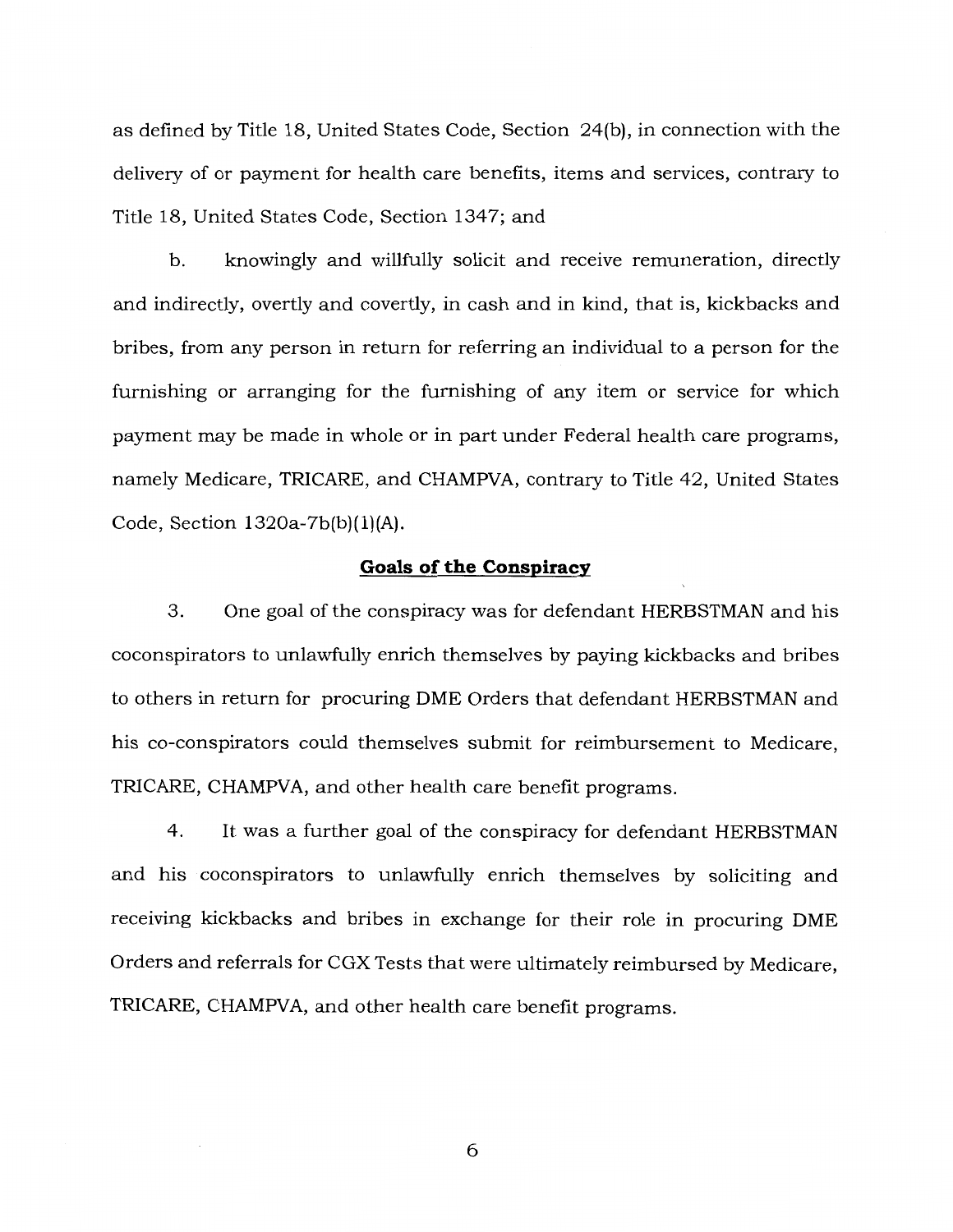## **Manner and Means of the Conspiracy**

5. The manner and means by which defendant HERBSTMAN and others sought to accomplish the goals of the conspiracy included, among other things, the following:

a. In order to obtain DME Orders that would result in a guaranteed reimbursement for the CC-1 / CC-2 DME Companies from Medicare and other health care programs, defendant HERBSTMAN conspired to enter into kickback agreements with other individuals to supply defendant HERBSTMAN and his coconspirators with those orders (collectively, "Suppliers").

b. To generate DME Orders, Suppliers identified qualified beneficiaries located in New Jersey and elsewhere through the use of marketing call centers under their control or with whom they had relationships. Once beneficiaries were identified by the marketers, the Suppliers utilized the services of telemedicine companies to secure corresponding prescriptions for DME. Once prepared, the Suppliers transmitted the completed DME Orders to the CC-1 / CC-2 DME Companies for processing. The CC-1/CC-2 DME Companies paid the Suppliers kickbacks ranging from approximately \$160 to \$385 in exchange for each DME Order.

c. The CC-1/CC-2 DME Companies then arranged for the prescribed DME, such as orthotic braces, to be shipped to the individual beneficiaries pursuant to the DME Orders. Finally, the  $CC-1/CC-2$  DME Companies electronically submitted or caused the electronic submission of claims to Medicare, TRICARE, CHAMPVA, and other federal and private health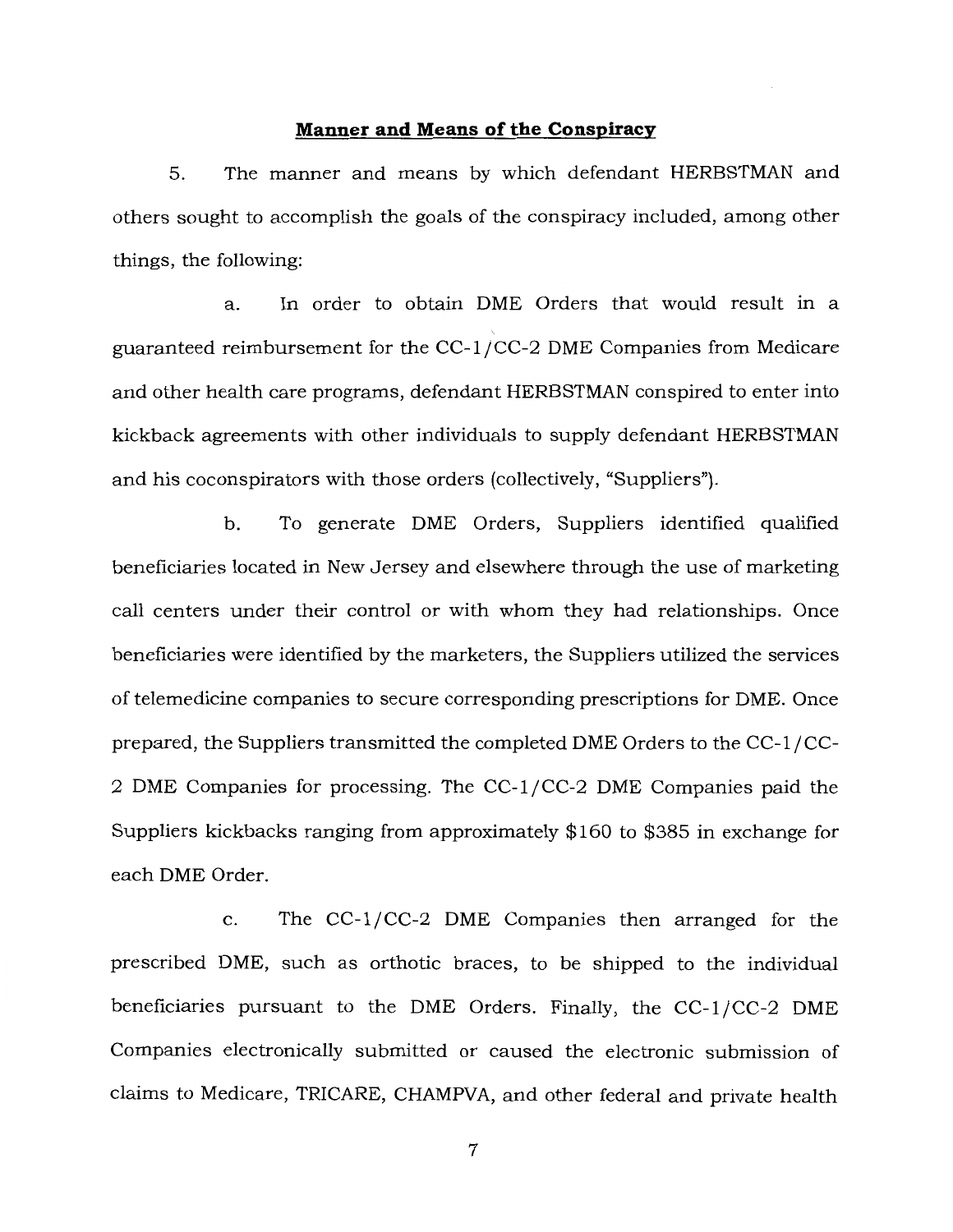care benefit programs from New Jersey and elsewhere for payment for each qualifying DME Order.

d. Defendant HERBSTMAN and others also entered into kickback agreements with companies that performed CGX Tests. Under the agreements, the HERBSTMAN Supply Companies and others were paid kickbacks for each patient referral for a CGX Tests that was subsequently billed to Medicare and other health care benefit programs.

### **Overt Acts**

6. In furtherance of the conspiracy, and in order to effect the goals thereof, defendant HERBSTMAN committed or caused the commission of the following overt acts in the District of New Jersey and elsewhere:

a. On or about May 22, 2018, defendant HERBSTMAN received a kickback payment from one of the Suppliers of \$8,190 based on the Supplier's providing approximately 819 DME Orders to the CC-1/CC-2 DME Companies.

b. On or about May 25, 2018, defendant HERBSTMAN wired approximately \$40,000 to one of the CC-1/CC-2 DME Companies to be used to pay kickbacks to Suppliers for DME Orders.

All in violation of Title 18, United States Code, Section 371.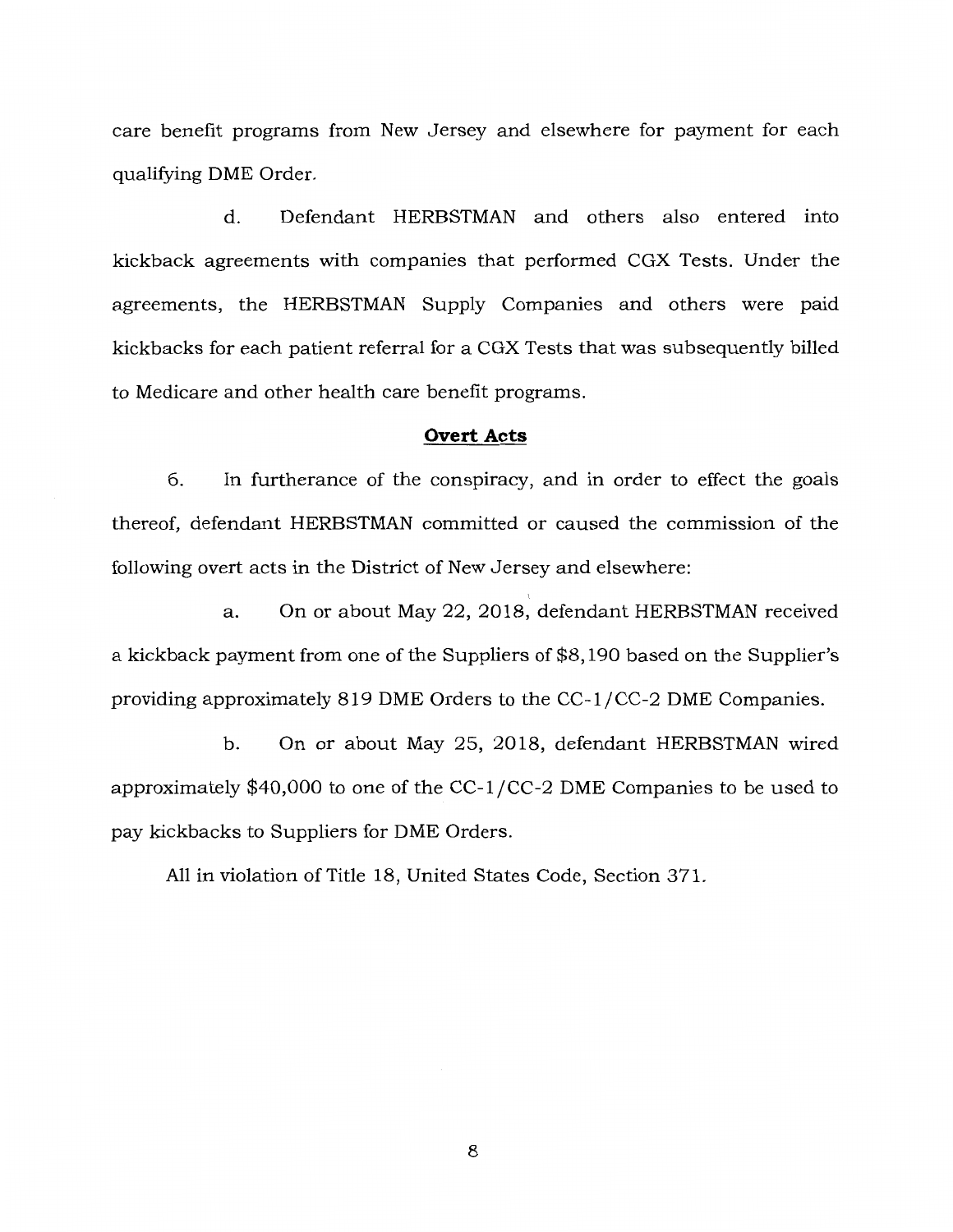## **FORFEITURE ALLEGATION**

1. Upon conviction of the conspiracy offense alleged in the Information, defendant HERBSTMAN shall forfeit to the United States, pursuant to 18 U.S.C. § 982(a)(7), all property, real or personal, that constitutes or is derived, directly and indirectly, from gross proceeds traceable to the commission of the offense (as defined in 18 U.S.C. § 24) alleged in this Information, and all property traceable to such property.

### **SUBSTITUTE ASSETS PROVISION**

2. If any of the above-described forfeitable property, as a result of any act or omission of the defendant:

- (a) cannot be located upon the exercise of due diligence;
- (b) has been transferred or sold to, or deposited with, a third person;
- (c) has been placed beyond the jurisdiction of the Court;
- (d) has been substantially diminished in value; or
- (e) has been commingled with other property which cannot be subdivided without difficulty;

the United States shall be entitled to forfeiture of substitute property, pursuant to 21 U.S.C. § 853(p), as incorporated by 18 U.S.C. § 982(b).

Acting United States Attorney